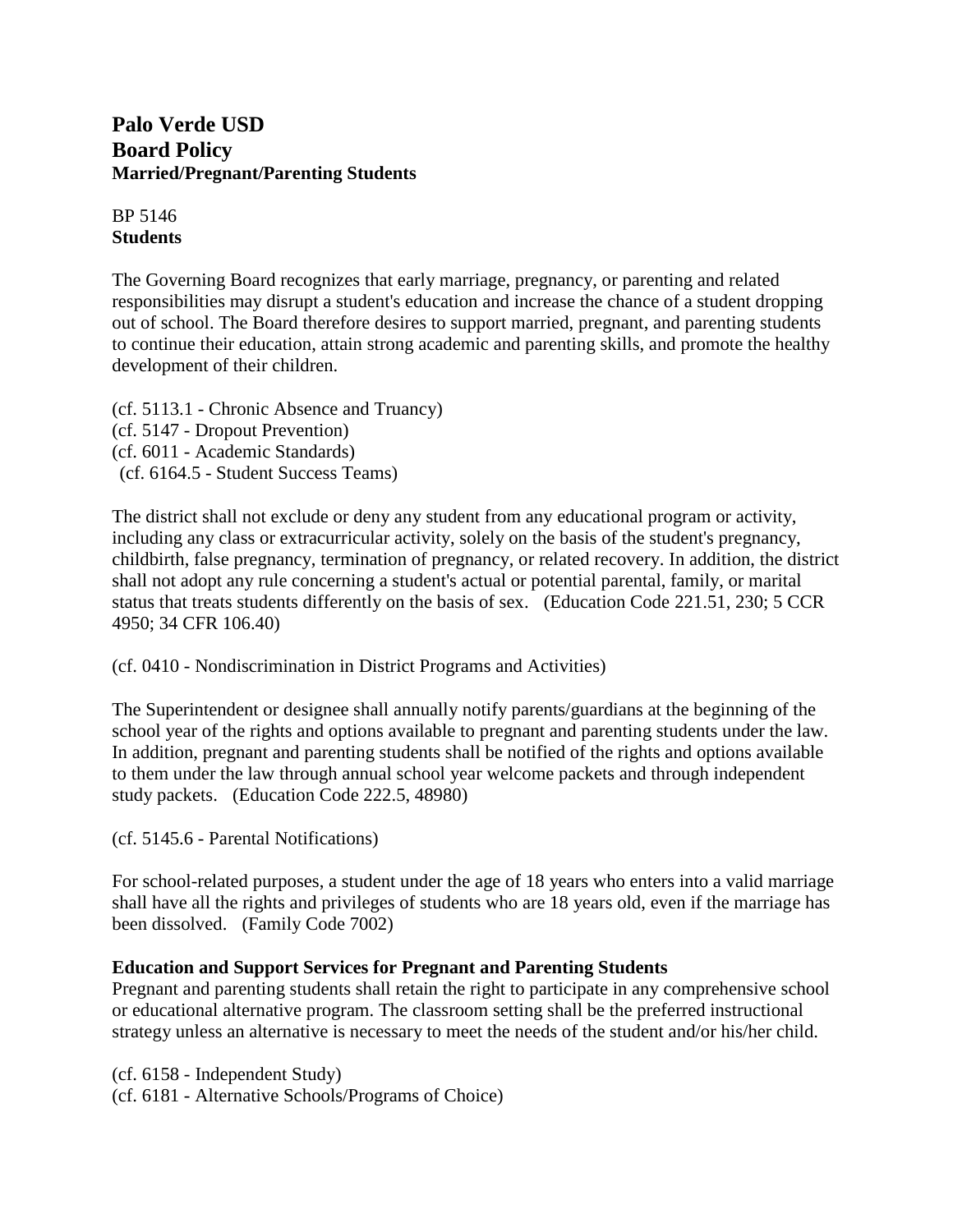(cf. 6184 - Continuation Education) (cf. 6200 - Adult Education)

Any alternative education program or activity that is offered separately to pregnant or parenting students, including any class or extracurricular activity, shall be equal to that offered to other district students. A student's participation in such programs shall be voluntary. (Education Code 221.51; 5 CCR 4950)

If required for students with any other temporary disabling condition, the Superintendent or designee may require a student, based on pregnancy, childbirth, false pregnancy, termination of pregnancy, or related recovery, to obtain certification from a physician or nurse practitioner indicating that the student is physically and emotionally able to continue participation in the regular education program or activity. (Education Code 221.51; 5 CCR 4950; 34 CFR 106.40)

(cf. 6142.7 - Physical Education and Activity) (cf. 6145 - Extracurricular and Cocurricular Activities) (cf. 6183 - Home and Hospital Instruction)

To the extent feasible, educational and related support services shall be provided, either through the district or in collaboration with community agencies and organizations, to meet the needs of pregnant and parenting students and their children. Such services may include, but are not limited to:

1. Child care and development services for the children of parenting students on or near school site(s) during the school day and during school-sponsored activities

(cf. 5148 - Child Care and Development)

- 2. Parenting education and life skills instruction
- 3. Special school nutrition supplements for pregnant and lactating students pursuant to Education Code 49553, 42 USC 1786, and 7 CFR 246.1-246.28

(cf. 3550 - Food Service/Child Nutrition Program) (cf. 5030 - Student Wellness)

- 4. Health care services, including prenatal care
- (cf. 5141.6 School Health Services)
- 5. Tobacco, alcohol, and/or drug prevention and intervention services

(cf. 5131.6 - Alcohol and Other Drugs) (cf. 5131.62 - Tobacco)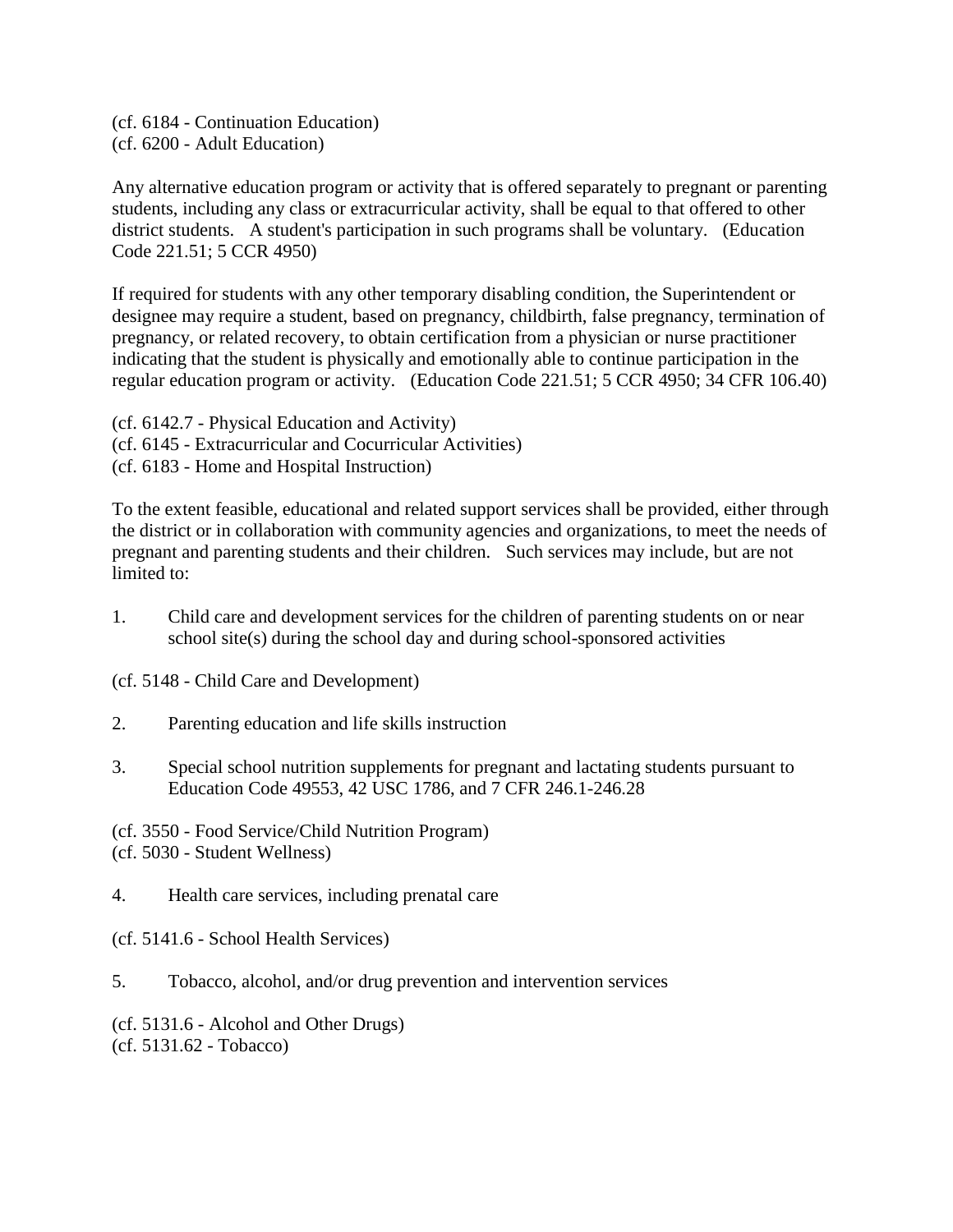6. Academic and personal counseling

#### (cf. 6164.2 - Guidance/Counseling Services)

7. Supplemental instruction to assist students in achieving grade-level academic standards and progressing toward graduation

(cf. 6179 - Supplemental Instruction)

As appropriate, teachers, administrators, and/or other personnel who work with pregnant and parenting students shall receive related professional development.

(cf. 4131 - Staff Development) (cf. 4231 - Staff Development) (cf. 4331 - Staff Development)

#### **Absences**

Pregnant or parenting students may be excused for absences related to confidential medical appointments in accordance with BP/AR 5113 - Absences and Excuses.

(cf. 5113 - Absences and Excuses)

A student shall be excused for absences to care for a sick child for whom the student is the custodial parent. A note from a physician shall not be required for such an absence. (Education Code 48205)

(cf. 5113 - Absences and Excuses)

### **Parental Leave**

A pregnant or parenting student shall be entitled to eight weeks of parental leave in order to protect the health of the student who gives or expects to give birth and the infant, and to allow the pregnant or parenting student to care for and bond with the infant. Such leave may be taken before the birth of the student's infant if there is a medical necessity and after childbirth during the school year in which the birth takes place, inclusive of any mandatory summer instruction. The Superintendent or designee may grant parental leave beyond eight weeks if deemed medically necessary by the student's physician. (Education Code 46015; 34 CFR 106.40)

The student, if age 18 years or older, or the student's parent/guardian shall notify the school of the student's intent to take parental leave. No student shall be required to take all or part of the parental leave. (Education Code 46015)

When a student takes parental leave, the attendance supervisor shall ensure that absences from the regular school program are excused until the student is able to return to the regular school program or an alternative education program. A pregnant or parenting student shall not be required to complete academic work or other school requirements during the period of the parental leave. (Education Code 46015)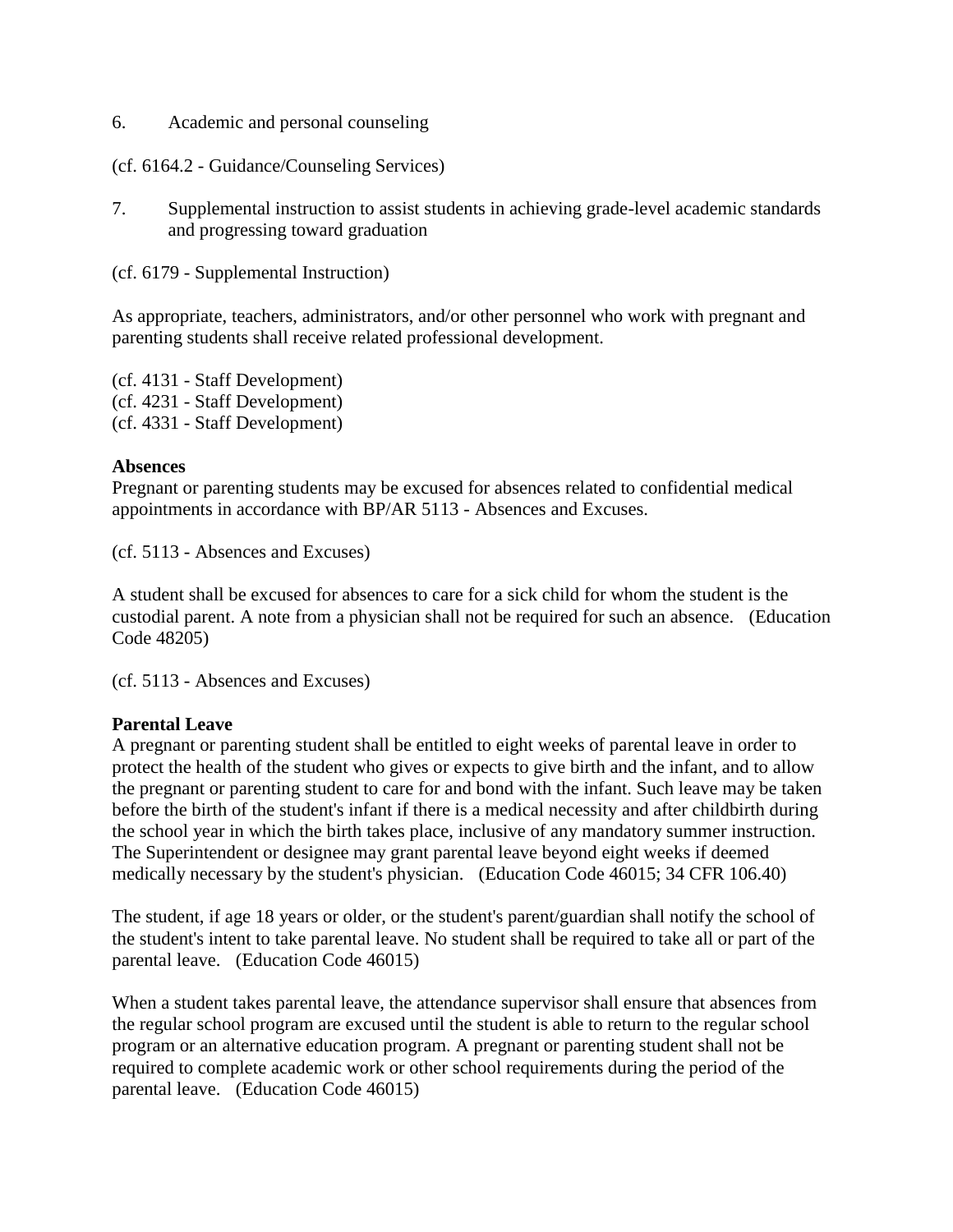#### (cf. 5113.11 - Attendance Supervision)

Following the leave, a pregnant or parenting student may elect to return to the school and the course of study in which the student was enrolled before taking parental leave or to an alternative education option provided by the district. Upon return to school, a pregnant or parenting student shall have opportunities to make up work missed during the leave, including, but not limited to, makeup work plans and reenrollment in courses. (Education Code 46015)

When necessary to complete high school graduation requirements, the student may remain enrolled in school for a fifth year of instruction, unless the Superintendent or designee makes a finding that the student is reasonably able to complete district graduation requirements in time to graduate by the end of the fourth year of high school. (Education Code 46015)

(cf. 6146.1 - High School Graduation Requirements) (cf. 6146.11 - Alternative Credits Toward Graduation) (cf. 6146.2 - Certificate of Proficiency/High School Equivalency)

#### **Accommodations**

When necessary, the district shall provide reasonable accommodations to pregnant and parenting students to enable them to access the educational program.

A pregnant student shall have access to any services available to other students with temporary disabilities or medical conditions. (34 CFR 106.40)

The school shall provide reasonable accommodations to any lactating student to express breast milk, breastfeed an infant child, or address other needs related to breastfeeding. A student shall not incur an academic penalty for using any of these reasonable accommodations, and shall be provided the opportunity to make up any work missed due to such use. Reasonable accommodations include, but are not limited to: (Education Code 222)

- 1. Access to a private and secure room, other than a restroom, to express breast milk or breastfeed an infant child
- 2. Permission to bring onto a school campus a breast pump and any other equipment used to express breast milk
- 3. Access to a power source for a breast pump or any other equipment used to express breast milk
- 4. Access to a place to store expressed breast milk safely
- 5. A reasonable amount of time to accommodate the student's need to express breast milk or breastfeed an infant child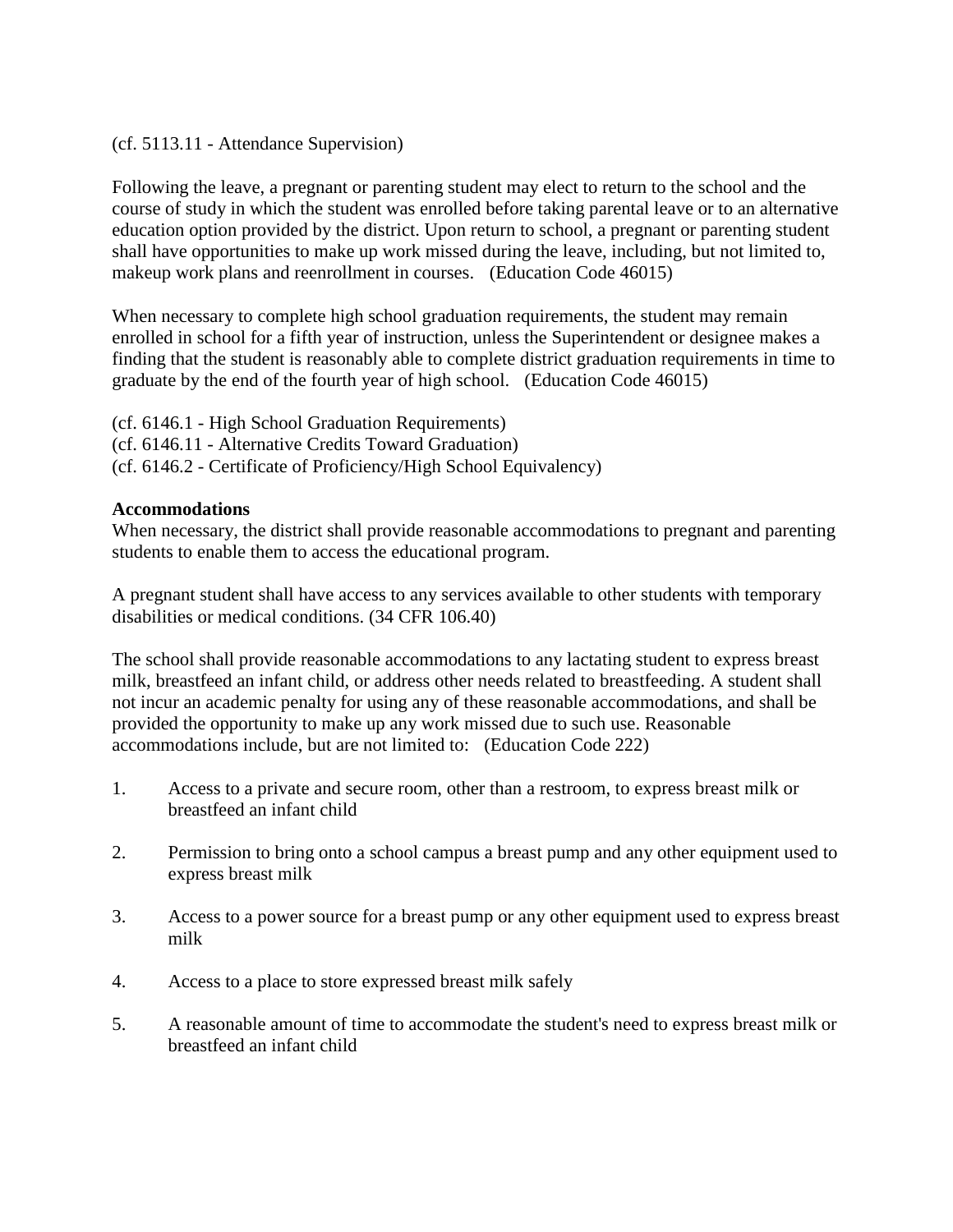### **Complaints**

Any complaint alleging discrimination on the basis of pregnancy or marital or parental status, district noncompliance with the requirements of Education Code 46015, or district noncompliance with the requirement to provide reasonable accommodations for lactating students shall be addressed through the district's uniform complaint procedures in accordance with 5 CCR 4600-4670 and BP/AR 1312.3 - Uniform Complaint Procedures. A complainant who is not satisfied with the district's decision may appeal the decision to the California Department of Education (CDE). If the district or CDE finds merit in an appeal, the district shall provide a remedy to the affected student. (Education Code 222, 46015; 5 CCR 4600- 4670)

(cf. 1312.3 - Uniform Complaint Procedures)

## **Program Evaluation**

The Superintendent or designee shall periodically report to the Board regarding the effectiveness of district strategies to support married, pregnant, and parenting students, which may include data on participation rates in district programs and services, academic achievement, school attendance, graduation rate, and/or student feedback on district programs and services.

(cf. 0500 - Accountability)

(cf. 6162.5 - Student Assessment)

(cf. 6190 - Evaluation of the Instructional Program)

Legal Reference:

EDUCATION CODE

221.51 Nondiscrimination; married, pregnant, and parenting students

222 Reasonable accommodations; lactating students

222.5 Pregnant and parenting students, notification of rights

230 Sex discrimination

8200-8498 Child Care and Development Services Act

48205 Excused absences

48206.3 Temporary disability, definition

48220 Compulsory education requirement

48410 Persons exempted from continuation classes

48980 Parental notifications

49553 Nutrition supplements for pregnant/lactating students

51220.5 Parenting skills and education

51745 Independent study

52610.5 Enrollment of pregnant and parenting students in adult education

CIVIL CODE

51 Unruh Civil Rights Act

FAMILY CODE

7002 Description of emancipated minor

HEALTH AND SAFETY CODE

104460 Tobacco prevention services for pregnant and parenting students CODE OF REGULATIONS, TITLE 5

4600-4687 Uniform complaint procedures